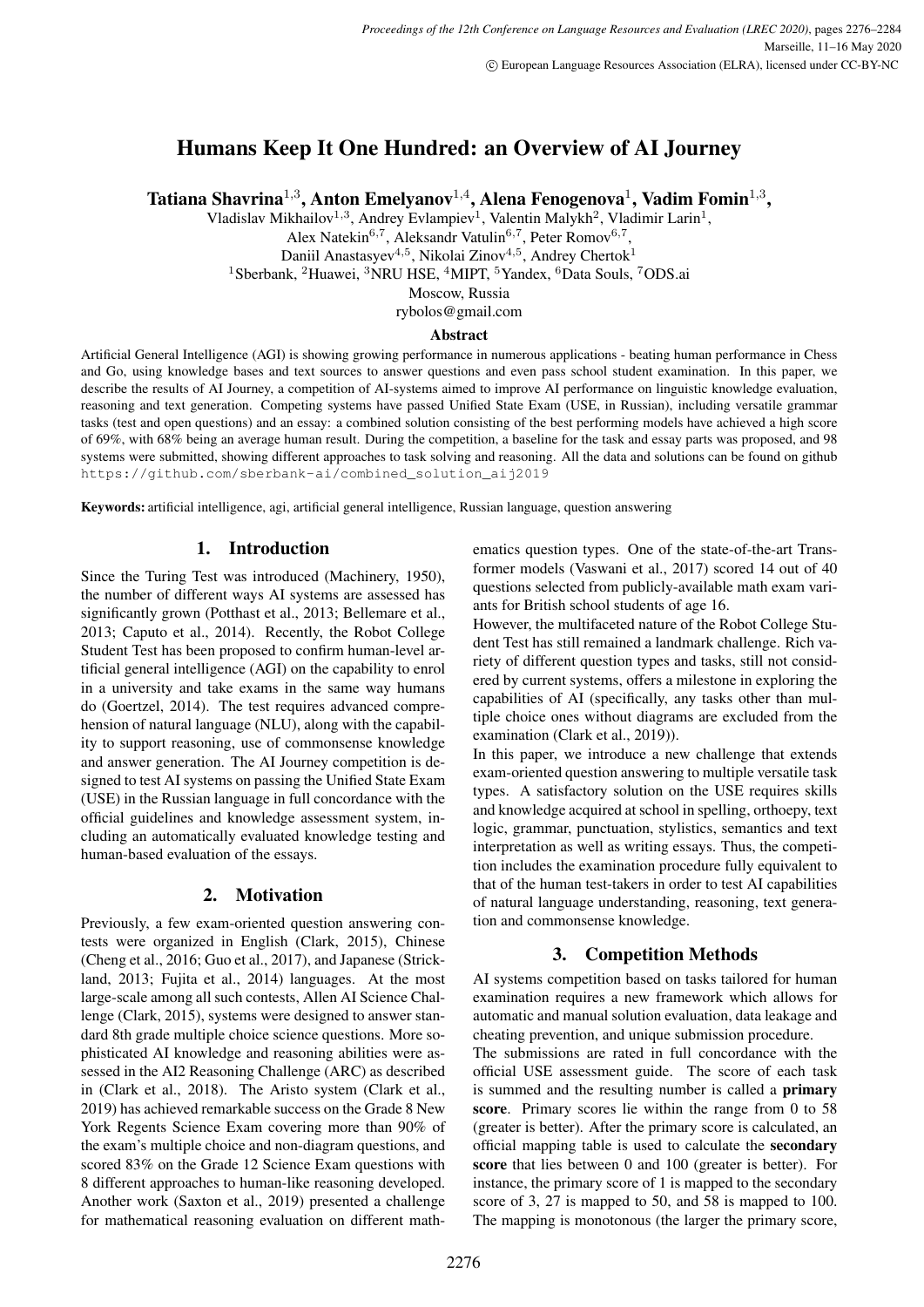the larger the secondary score), but it is not linear. We also refer to the scores in specific tasks as primary scores since such they have not passed the primary-to-secondary mapping yet. The secondary score of a test-taker is the resulting grade of their solution. A solution as well as a human test-taker can achieve a score up to 100 points. According to the statistics for the students evaluation, the average USE score is 68 points. A score of 36 points allows applying to a university, while a score of 24 points is required to get a graduation certificate.

#### 3.1. Submission Procedure

In order to prevent potential data leakage and manual exam solving, we propose a competition format which allows the test set to be hidden from the participants and the submissions to be assessed in the isolated environment using Docker<sup>1</sup>. The solution is required to be archived in a ZIP file and contain:

- a meta-link to a publicly available Docker image of the solution from Docker  $Hub<sup>2</sup>$  thus allowing for developing systems with any set of preferred libraries and programming languages, and
- a script deploying an HTTP service which supports the following HTTP requests: GET (checking for the solution initialization, e.g. loading models) and POST (sequential receiving of the examination variants and sending the answers back in JSON format).

All the submissions are run under the same restrictions:

- $\bullet$  4 vCPU;
- RAM: 16 GB;
- Any access to the Internet is blocked;
- GET request time before task inference: 10 minutes;
- POST request time: 30 minutes;
- A single POST request should be completed before sending the next one;
- Maximal unarchived solution size: 20 GB;
- the Docker image size of 20 GB.

## 3.2. Data and format

The exam consists of 27 question types:

- 26 versatile test type tasks on different high school curriculum themes (orthoepy, grammar, punctuation, stylistics, text analysis, etc.);
- writing an essay based on a text extracted from fiction.

Each examination question includes the following metafields: task id, text (question task text), question type,



Figure 1: An example of examination task format.

attachments (a set of attached files, if any), meta (question source, originating exam topic), choices (arbitrary keyvalue pairs of choice id and choice extracted from the question task text), answer type (the format for automatic answer evaluation), solution (question task answer) and score (maximum number of points for the task).

Answer type could be the following: 1) *choice* (choosing one option from the list); 2) *multiple choice* (choosing a subset of options from the list); 3) *matching* (correct matching of objects from two sets); 4) *text* (open answer in the form of arbitrary text).

The answer type is a string or an array of strings. If a task answer is an arbitrary phrase, it is required to be lowercased and contain no white spaces. For example, '["1", "3"]' or *'delochesti'* ('matterofhonour').

The training set of 135 unique variants was collected from publicly available sources<sup>3</sup>, with subsequent formatting (see Fig. 1). The participants were allowed to use any additional data to develop the systems.

Since using publicly available variants of the USE as a test set could result in a data leakage, experts from the Higher School of Economics created 60 unique variants of the same methodological standard instead. The variants are randomly split into the public test set (30 variants) and the private test set (30 variants).

#### 3.3. Evaluation pipeline

#### Check phase

The submissions are evaluated on publicly available set of questions with known answers. For the check phase, a small sample from the training set is used. This phase is important for testing the solutions for potential errors and issues in evaluation system interaction. Evaluation result and system output are fully available for the participant.

# Public Test

The submissions are evaluated on a hidden set of questions manually created by experts. Results on the public test set

<sup>1</sup>https://docker.com

<sup>2</sup>https://hub.docker.com/

<sup>3</sup>https://rus-ege.sdamgia.ru, https: //yandex.ru/tutor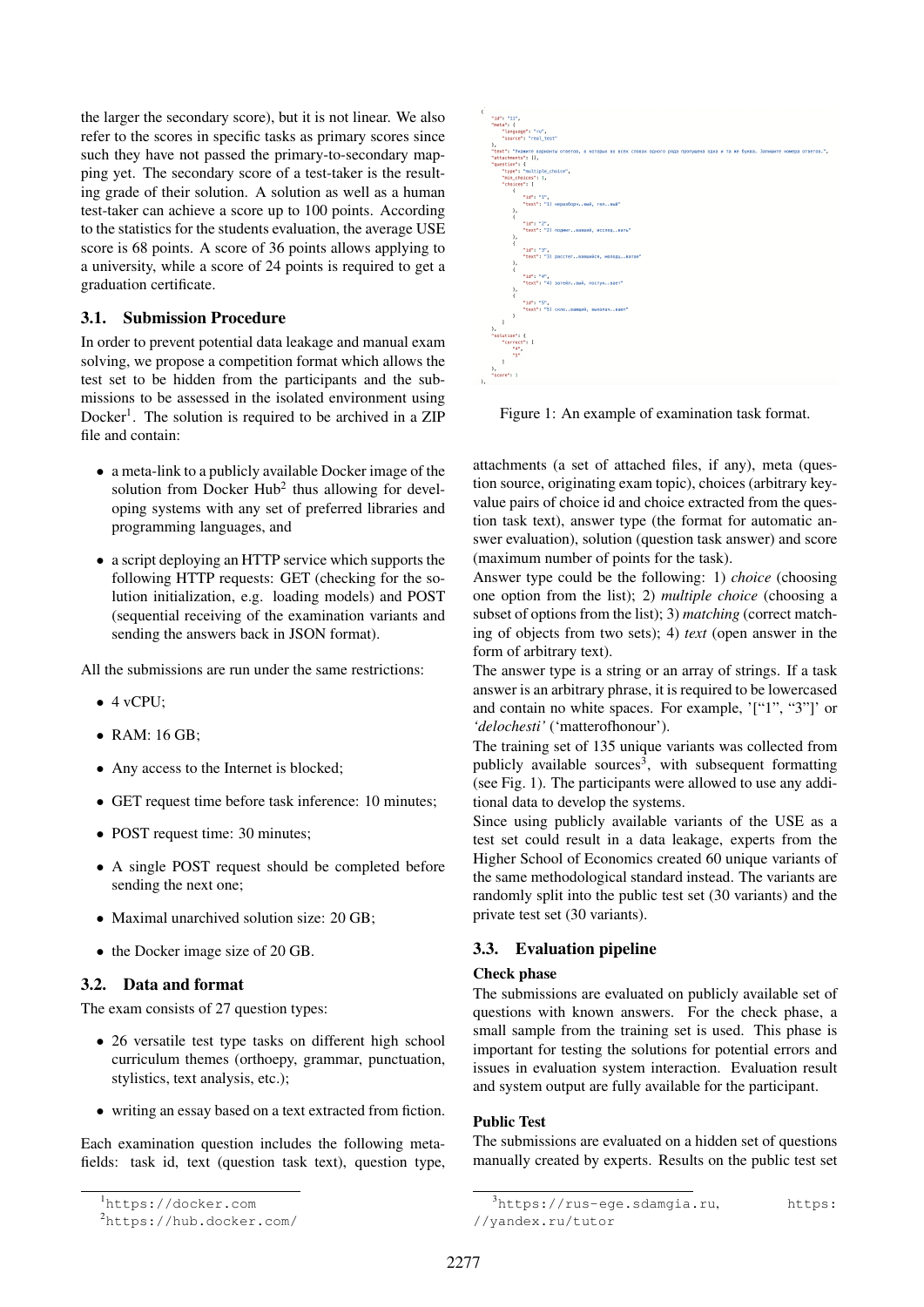form a leader board during the active stage of the competition. Tasks and answer options within tasks are randomly rearranged each evaluation for further defence against the leader board probing and retrieving any information from the hidden test data.

## Private Test

The submissions are evaluated on another hidden set of questions manually created by experts. Results on the private test set determine competition winners.

#### Evaluation objectives

Each examination question is evaluated by task type specific metrics: *choice* - accuracy; *multiple choice* - union / intersection; *matching* - the proportion of correctly matched pairs; *text* - special evaluation function, followed by a request for human-expert assessment.

# 3.4. Essay evaluation

Essay evaluation procedure comprises of two stages: automatic preliminary evaluation and manual expert assessment. The automatic preliminary evaluation is a helpful utility for the assessors which provides basic superficial evaluation of the generated texts for them to meet the following criteria:

- no plagiarism of either fiction texts or human-written essays;
- correct spelling;
- good sentence connectivity, absence of tautology;
- language errors (slang, swearing);
- paragraph structure;
- text length (in words).

If a submitted essay's originality score is less than 60%, it is automatically scored 0 points. The participant gets informed about it and is proposed to submit a new solution for expert assessment.

Manual essay assessment is carried out by experts who follow the official USE guidelines<sup>4</sup>. The guidelines require an essay to meet the criteria listed below (in addition to the automatically scored ones):

- 1. a problem is stated in the source text;
- 2. there are comments to the problem with at least two examples provided;
- 3. author's attitude is spotted;
- 4. there are comments to the author's attitude;
- 5. the essay is semantically integral;
- 6. the writing style is accurate and expressive;
- 7. punctuation is correct;
- 8. the essay conforms with
	- language norms;
	- writing norms;
	- ethical norms;
- 9. the essay is factually accurate.

The essay should be of not less than 150 words and should be thematically and problematically related to the short text given in the task - usually some excerpt from a fiction book included in the high school curriculum, containing a moral or philosophical problem.

Essays are evaluated by the experts in the assessment system developed by the organizers. Each essay is checked by three experts independently. The expert assessments are automatically compared, and in case of significant assessment difference the submission is additionally evaluated by an expert who have not seen this essay.

# 4. Baseline

The baseline proposed by the organizers' team<sup>5</sup> scored 30 points out of 100 and was organized as follows:

- the task classifier receives JSON with the input task, determines the task type and then calls a script that solves tasks of the specific type;
- solver script for each of the 27 types of tasks. Each script imports embedding models (embedders), classifiers and knowledge bases relevant to the given task from a common pool;
- embedders: BERT embedder multilingual(Devlin et al., 2019) model for obtaining vector representations at word-, sentence-, and text-level;
- language models we used the n-gram frequency base of the Russian National Corpus (RNC)<sup>6</sup> for tasks of grammatical error detection and spelling;
- morphology and syntax parsers pymorphy2 (Korobov, 2015) and UDPipe(Straka and Straková, 2017) were used to determine the part of speech, case, number, gender, the normal form of a word and the connections between words; classifiers for making specific decisions: binary classifiers for punctuation tasks to where to put a comma, a dash, a colon, etc.
- knowledge bases an orthoepic dictionary (a dictionary of the accepted pronunciation including word stress) - as in the school dictionaries. a dictionary of tropes - literary means: synonyms, antonyms, paronyms, idioms, etc., collected from publicly available resources. a collection of school essays on classical literature - for finetuning the generative model.
- essay models the baseline model for writing included the following solution:

<sup>4</sup>http://obrnadzor.gov.ru/common/upload/ news/infomaterial/ESOCO\_eng\_Print.pdf

<sup>5</sup>https://github.com/sberbank-ai/

ai-journey-2019

<sup>6</sup>http://www.ruscorpora.ru/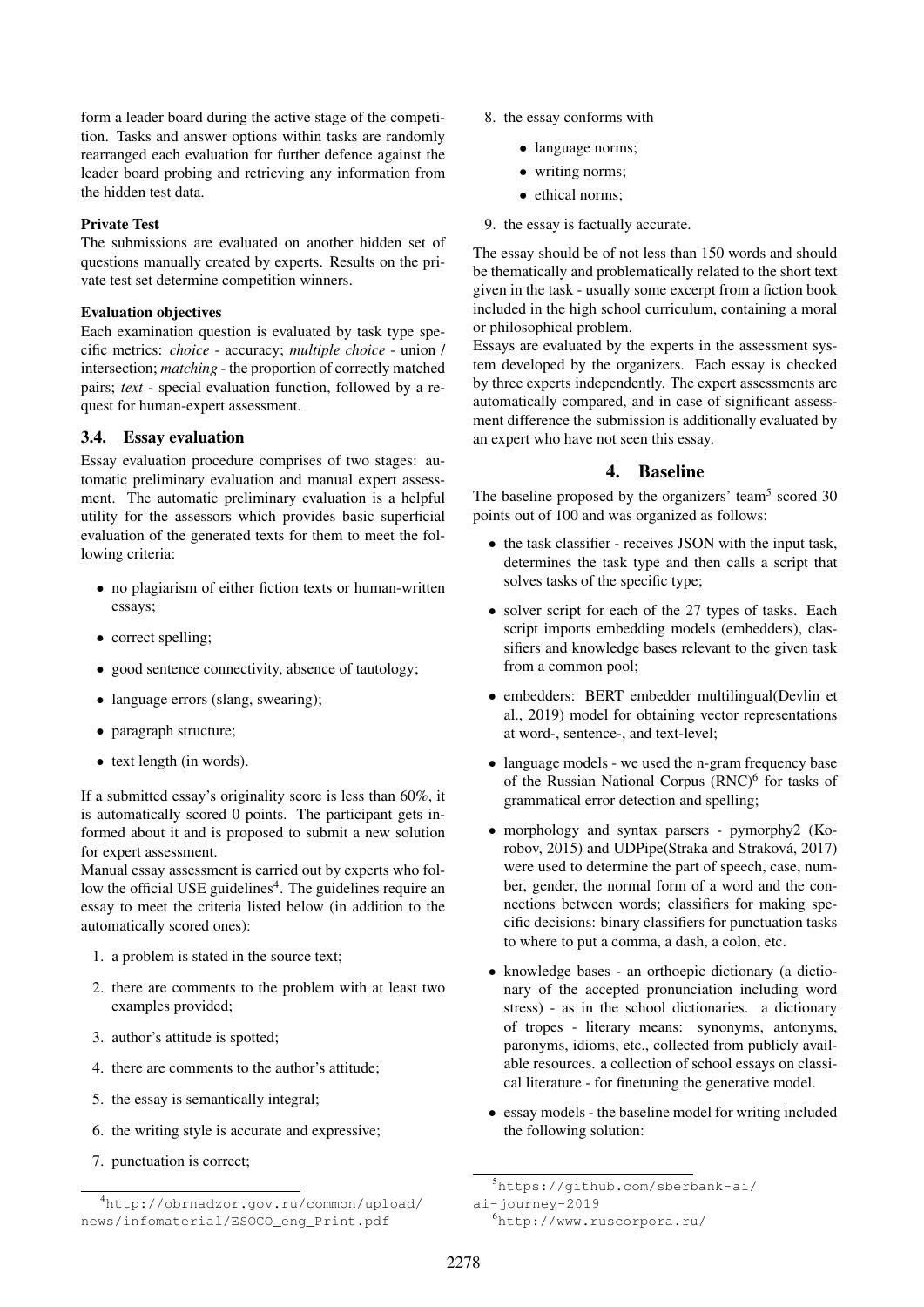

Figure 2: Baseline solution architecture.

- 1. LDA(Blei et al., 2003) thematic modelling + templates
- 2. TextRank(Mihalcea and Tarau, 2004) + templates
- 3. ULMFit AWD LSTM(Howard and Ruder, 2018) model

The final essay was obtained by following these steps.

- 1. At first, LDA was used to determine the theme of the source text and a corresponding introduction template was selected, e. g., "The topic of parents and children is covered by many classics of literature".
- 2. Then, TextRank was used to extract the most important sentences of the source text, and they were inserted into templates such as: "The position of the author is expressed in the following sentences:", "This paragraph outlines the opinion of the author..."
- 3. Subsequently, the resulting tests with filled gaps were given as an input to the AWD LSTM finetuned on the school essays, which generated a continuation up to a limit of 450 words.

# 5. Participants' Solutions Review

During the competition, 98 teams submitted their solutions, each of which could receive an automatic assessment of the test part an unlimited number of times, and receive a manual assessment of the essay 12 times. There were 2355 submissions in total.<sup>7</sup>

## 5.1. Best Approaches to Specific Tasks

We present the analysis of the best solutions of the top 10 teams below, considering all types of exam tasks.

#### 5.1.1. Semantics - tasks 1, 3, 24

Task 1 - select one or more sentences containing the general information on the task text with 5 choices provided (Answer type: multiple choice)

Baseline Solver: maximum cosine similarity between sentence-level embedding of the choice and text-level embedding of the task text.

Best solutions:

The two commands with the best solutions approached this task by

- 1. choosing the options with the highest cosine similarity upon the fasttext(Bojanowski et al., 2016) vectors,
- 2. by returning the two closest options, since all of the sentences relevant to the text are expected to be close (closeness is determined by the cosine similarity of the options' BERT embeddings).

Task 3 - select the most relevant word meaning in the given context with 5 choices provided (Answer type: choice)

Baseline Solver: maximum cosine similarity between sentence-level embedding of the word meaning and textlevel embedding of the task-text.

The best solutions approached this problem either by treating the problem as a masked task and solved it with BERT or by crawling a large additional amount of test variants.

Task 24 - find specific literary means in the given range of enumerated sentences; typically, contextual synonyms, contextual antonyms, phraseological units, etc. (Answer type: text)

Baseline Solver: a combination of knowledge base retrieved from publicly available synonym, antonym, and phraseology dictionaries, sentence preprocessing procedure and rules.

Best solutions include a component-based approach where synonyms and antonyms are found with fasttext, idioms are extracted by means of dictionary lookup, and in all other cases, the system simply returns the least frequent word in the text that is also not a proper name. They also include a component-based approach that combines rules, morphological analysis by the Python library Mystem<sup>8</sup>, Word2Vec(Mikolov et al., 2013) and dictionary lookup.

## 5.1.2. Orthoepy - task 4

Task 4 - select one word with correct or incorrect stress out of 5 marked words (Answer type: text)

Baseline Solver: use of the knowledge base retrieved from the train tasks.

Best solutions: an improved version of the baseline approach where dictionary lookup is combined with memorizing correct and erroneous word stresses and improving the rules to choose the right option; using dictionaries and rules to score candidates.

#### 5.1.3. Grammar - tasks 5-8

Task 5 - select and replace an incorrect word with a paronym (i. e. a word of similar spelling and pronunciation but different meaning) within 5 sentences (Answer type: text)

<sup>7</sup>https://contest.ai-journey.ru/en/ leaderboard

<sup>8</sup>https://pypi.org/project/pymystem3/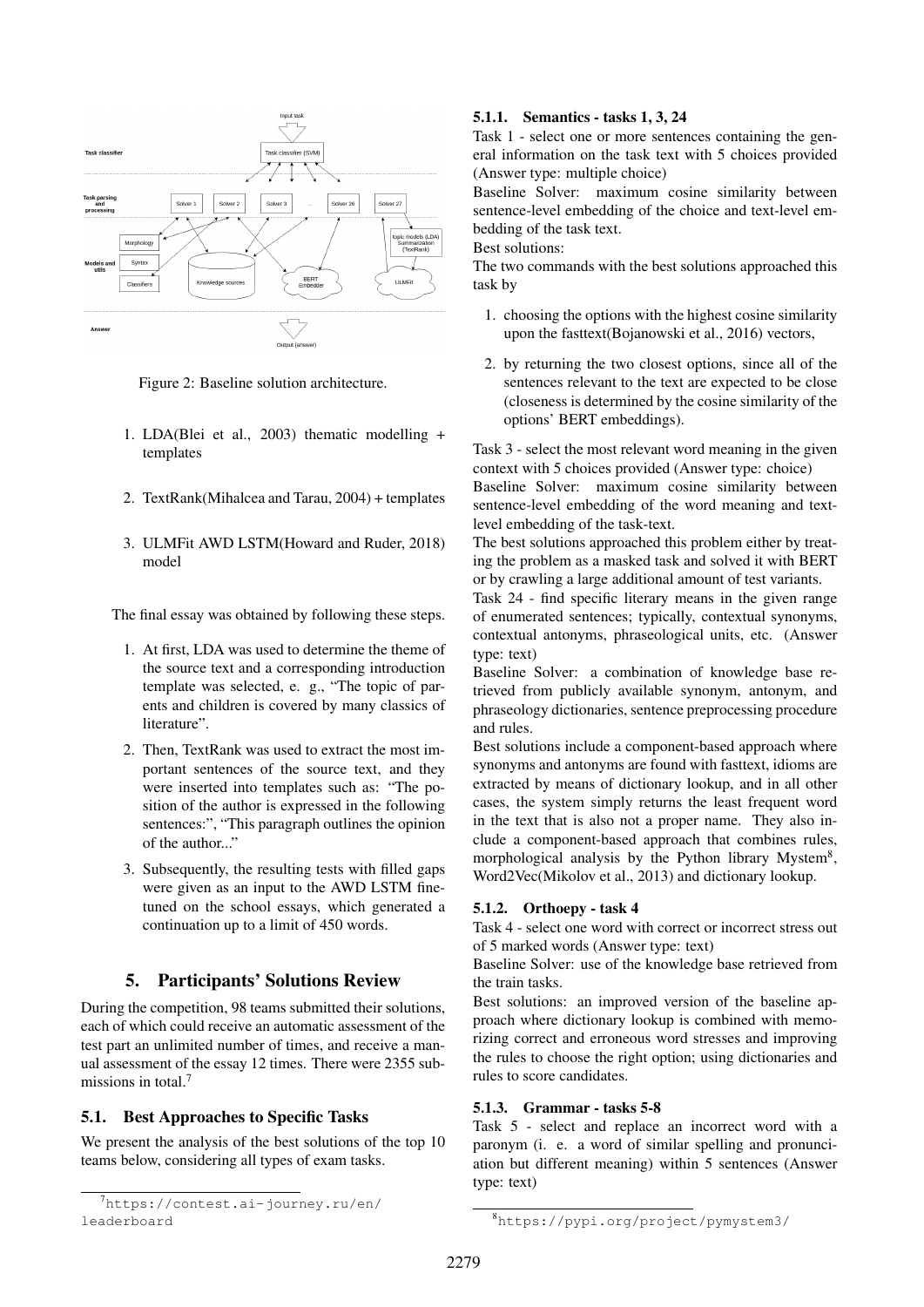Baseline Solver: a combination of UDPipe to extract syntactic relations, knowledge base retrieved from publicly available paronym dictionaries to get candidates and bigram frequency dictionary to rank the candidates.

Three systems scored the highest upon this task. All three use dictionary lookup to retrieve potential candidates. Although they use different approaches to score those candidates. One system treats the problem as a masked task and uses BERT to score potential replacements. The other extracts several features (including morphological properties and ngram frequency data) and scores the candidates with a custom formula. The third system does the scoring by means of fasttext, which is used to calculate the similarity between each word in the sentence and its context, represented as the average of the fasttext vectors of all other words. In the same manner, the similarity between potential candidates and their supposed contexts is calculated. The candidate with the highest difference between the similarity of original word and the similarity of the replacement is then retrieved.

Task 6 - select and exclude (typically, a redundant word) or replace a grammatically incorrect word with a correct word form (Answer type: text)

Baseline Solver: word exclusion based on a combination of sentence preprocessing procedure and maximum cosine similarity on sentence-level embeddings of generated bigrams.

Best solutions: pairwise comparison of fasttext embeddings of all nouns and verbs with exception of stop words; a dictionary lookup approach with a fallback to word2vec and cosine similarity in case the lookup is failed.

Task 7 - select and replace a grammatically incorrect word with a relevant word form within the given context from 5 word phrases (Answer type: text).

Baseline Solver: few-shot classification on word-level embeddings of the task choices with the incorrect word considered as the less frequent word in the Russian National Corpus.

Best solutions: scoring candidates with n-gram models and morphological analysis; a sophisticated system of rules that includes custom dictionaries; an improved version of the baseline that includes dictionary lookup.

Task 8 - one-to-one matching of 5 grammatical error types with 9 provided sentences (Answer type: matching).

Baseline Solver: a combination of UDPipe to extract grammatical and syntactic relations, sentence preprocessing procedure and rules to generate grammatical error candidate.

Best solutions: using BERT for multi-class classification; a complex rule-based approach.

#### 5.1.4. Spelling - tasks 9-15

Task 9 - select one or more word sets; there is a gap in each word root corresponding to vowels in easily misspelled positions (Answer type: multiple choice).

Baseline Solver: a combination of rules and knowledge base retrieved from the train tasks.

Best solutions: a dictionary, a morphological analyzer and frequencies of word n-grams; an intricate system of rules based on regular expressions.

Task 10 - select one or more word rows in which all the

words should have the same letter instead of a gap; the gap is within a prefix or morpheme boundary (Answer type: multiple choice).

Baseline Solver: use of knowledge base retrieved from pymorphy2 dictionaries.

Best solutions: morphological analysis and dictionary lookup; a version of the baseline approach with more complex rules; a version of the baseline approach with a custom knowledge base.

Task 11 - select one or more word rows in which all the words (typically, nouns and adjectives) should be completed with the same letter; the open gap is placed within a prefix or morpheme boundary (Answer type: multiple choice).

Baseline Solver: use of knowledge base retrieved from pymorphy2 dictionaries.

Best solutions: a complex component-based approach with custom dictionaries, morphological analysis and rules; a logistic regression fit on word features to predict the missing letter.

Task 12 - select one or more word rows in which all the words (typically, verbs and gerunds) should be completed with the same letter; the open gap is placed within a suffix or morpheme boundary (Answer type: multiple choice).

Baseline Solver: use of knowledge base retrieved from pymorphy2 dictionaries.

Best solutions: same as in task 11.

Task 13 - select one out of 5 sentences in which the specified word is written separately with the previous one in the given context (Answer type: text).

Baseline Solver: few-shot classification on word-level embeddings of the task choices with representatives retrieved from train tasks.

Best solutions: using BERT for binary classification (remarkably, this solution achieved 0 per cent error rate for that task on the private test set).

Task 14 - select one out of 5 sentences in which two specific words (typically, complex conjunctions) are written separately in the given context (Answer type: text).

Baseline Solver: few-shot classification on word-level embeddings of the task choices with representatives retrieved from train tasks.

Best solutions: a combination of morphological analysis, language n-gram models and rule-based approach; getting the impossible spellings out of consideration by means of pymorphy2 and scoring the remaining candidate spellings with BERT after replacing the candidate word with a [MASK] token.

Task 15 - select gaps (up to 9 gaps in a sentence) corresponding to the specified spelling, typically "H" or "HH" letter combination within an affix or morpheme boundary in the given context (Answer type: text).

Baseline Solver: few-shot classification on word-level embeddings of the words containing gaps - classification is carried out on the embeddings of representatives retrieved from train tasks

Best solutions: a combination of morphological analysis, language n-gram models and rule-based approach; BERT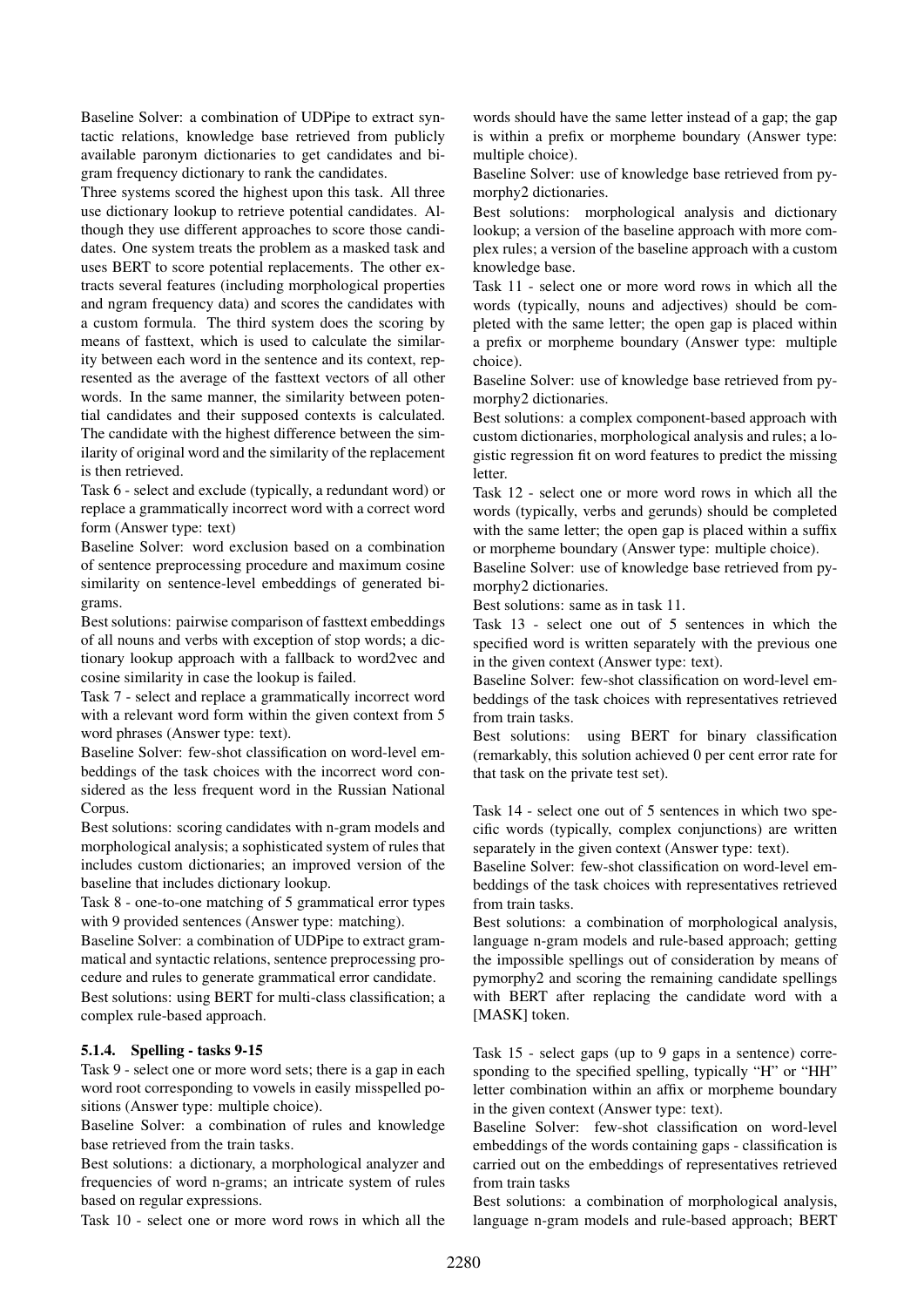classifier trained to predict whether a masked gap stands for a letter combination mentioned in the task definition.

#### 5.1.5. Punctuation - tasks 16-21

Task 16 - restore the punctuation in 5 task choices and select one or more sentences containing only one comma (Answer type: multiple choice).

Baseline Solver: CatBoostClassifier<sup>9</sup> trained on the features obtained with CountVectorizer<sup>10</sup> POS-tag ngram\_range of 4.

Best solutions: feature extraction with dependency parsing with UDPipe and classification with a random forest; an LGBM classifier upon a bag of word n-grams and a bag of pos-tag n-grams.

Tasks 17-20 - restore sentence punctuation and select the gaps (up to 11 gaps) corresponding to the comma in the given context (Answer type: multiple choice)

Baseline Solver: CatBoostClassifier trained to predict the comma given the POS-tag window of 3 as categorical features.

Best solutions: replacing each placeholder with a [MASK] token, using BERT's output to decide if this placeholder replaces a comma, carefully chosen probability thresholds (individual for each task).

Task 21 - select 2 or more sentences that share the same syntactic rule on the use of versatile punctuation marks (Answer type: multiple choice).

Baseline Solver: siamese bi-LSTM network trained to predict whether the given pair of sentences share the same syntactic rule. This network takes two different sentences as input and then use a single bi-LSTM followed by two dense layers to perform the binary classification. The weights of the bi-LSTM and the dense layers are shared for both of the sentences.

Best solutions: morphological analysis (pymorphy2) and rule-based approach; an LGBM classifier fit on TF-IDF and morphological features from pymorphy2.

#### 5.1.6. Logic - tasks 2, 22

Task 2 - fill in a gap between sentences or text parts with the most relevant logical connector or a conjunction without choices provided (Answer type: text).

Baseline Solver: multi-layer perceptron classifier trained on sentence-level embedding of the task text trained to predict a connector as a categorical feature.

Best solutions: using a custom list of candidates and scoring them as a masked task with BERT; combining BERT's masked tasks, morphological analysis (pymorphy2) and a custom list of candidates.

Task 22 - select one or more statements relevant to a

generated/sklearn.feature\_extraction.text. CountVectorizer.html

task text content with 5 choices provided (Answer type: multiple choice).

Baseline Solver: maximum cosine similarity between sentence-level embedding of a choice and text-level embedding of the task text.

Best solutions: training BERT for a binary classification that outputs 1 if a choice is relevant to the task text, using BERT embeddings of options and their closest neighbours in the task text as features.

#### 5.1.7. Discourse and text analysis - tasks 23, 25-26

Task 23 - select one or more relevant or irrelevant statements concerning versatile discourse types of task text sentences (Answer type: multiple choice).

Baseline Solver: a combination of rule-based multi-class discourse type classification, text preprocessing procedure and Logistic Regression trained to predict whether the statement is or is not of the specific discourse type.

Best solutions: scoring the candidates upon the cosine similarity of word2vec embeddings; a fine-tuned approach based on the baseline solver.

Task 25 - select a sentence which is linked to the previous one with a versatile connector within the specified sentences range, if any (Answer type: choice).

Baseline Solver: a combination of sentence preprocessing procedure and rule-based classification.

Best solutions: a rule-based approach based upon dictionary lookup and custom list of connectors of various types.

Task 26 - one-to-one matching of 4 sentences with 9 out of 40 possible versatile literary means (Answer type: matching).

Baseline Solver: an ensemble of rule-based target class unification, sentence preprocessing procedure and Logistic Regression trained to predict whether a sentence is of specific literary means

Best solutions: using BERT for multi-class classification; combining the baseline approach with the rules.

## 5.1.8. Essay - task 27

Almost all of the best solutions use templates (in one way or another) rather than generation – largely due to the human evaluation procedure, which turned out to be strict for generative models - the experts reacted very negatively to the generation errors in the text. In the framework of the experiments, the participants applied not only ULMFit but also GPT2, but these solutions did not receive enough points. The generation of non-existent books and characters, inhuman grammatical errors made a logical boundary, beyond which the generation result is not considered a text already, but a meaningless bag of words.

The best solution achieved 68% of the maximum score on average of 3 topics.

The solution is based on original templates for an introduction, author's attitude, an agreement with the author's attitude, a conclusion. The theme classifier determines the subject of the text based on the match with the given

<sup>9</sup>https://catboost.ai/docs/concepts/

python-reference\_catboostclassifier.html <sup>10</sup>scikit-learn.org/stable/modules/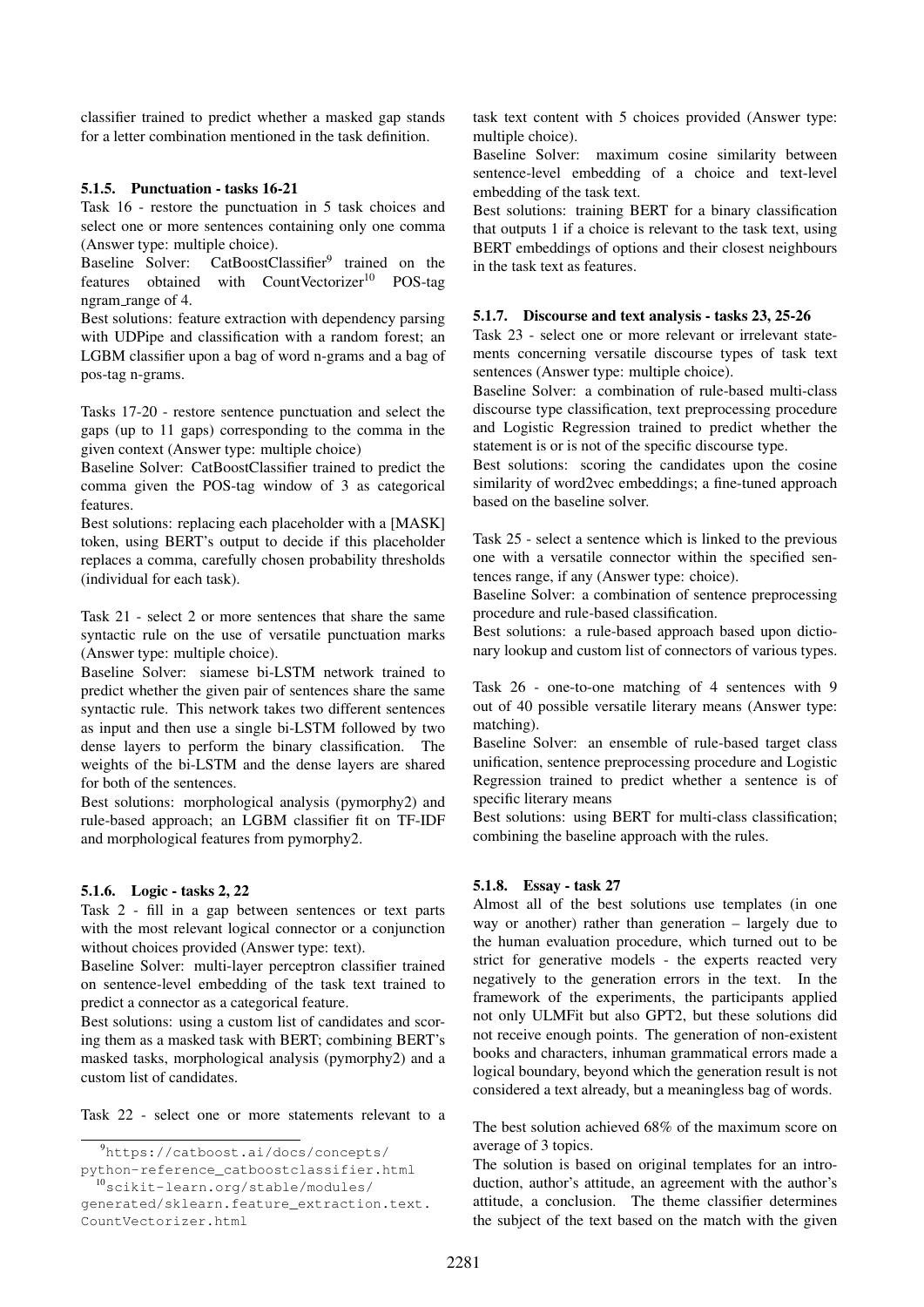keywords and corresponding theme names. The author's full name is extracted from the source text and the task so that the binding to the topic looks natural. For part of the argumentation, a knowledge base was compiled containing argumentation on existing topics, collected from textbooks and websites. All templates are randomly selected from a subset, joined together, the author's full name and argument are substituted. The output of the solution is a completely coherent and logical text containing 70% of the original material.

Second Best Essay - 59% of the maximum score on average of 3 topics.

The second-best solution is similarly based on templates, but it utilizes multilingual Universal Sentence Encoder<sup>11</sup> for the problem and author's attitude retrieval. Firstly, the most relevant problem and author's attitude are obtained, where relevance is measured by cosine similarity between the text and problems Universal Sentence Encoder embeddings. Then, a supportive argument for the author's attitude is found similarly.

The most interesting solutions with lower scores have the following interesting architectural solutions:

- NER for extracting the names of the mentioned heroes in the source text and binding to them,
- a generative retelling of the source text using the summa library<sup>12</sup>,
- a classifier of possible topics on fasttext,
- periphrases of sentences with the help of synonyms and joining of these pre-prepared sentences from original school essays.

## 5.2. Best Solution

In this section, we briefly describe the most notable distinctions of the winning solution which is based on the baseline and has scored 59 out of 100 on the private test set. Various applications of RuBERT (Kuratov and Arkhipov, 2019) embeddings and RuBERT model fine-tuning on specific tasks and use of additional data has demonstrated superiority over other task solving methods:

- Combination of cosine similarity over RuBERT word contextual embeddings and use of knowledge base (Task 3);
- Combination of RuBERT MaskedLM and knowledge base (Task 5);
- RuBERT binary classifier trained to predict a masked suffix in the given context (Task 15);
- RuBERT binary classifier fine-tuned to predict if a masked placeholder contains a comma in the given context (Task 16-21);
- Fine-tuned RuBERT multi-class classifier (Task 8, 26);
- Combination of the multilingual Universal Sentence Encoder (Cer et al., 2018) embeddings and fine-tuned RuBERT binary classifier (Task 22).

The winning solution is widely used by the organizers for assembling the best collective solution which has achieved a score of 69 points, with the best solver for each type of task.

# 5.3. Best Results for each task

The table below shows the final best scores for all exam tasks collected from all participants' solutions.

| task               | primary score <sup>13</sup> | task      | primary score <sup>5</sup> |
|--------------------|-----------------------------|-----------|----------------------------|
| task_1             | 0,70                        | $task_15$ | 0,83                       |
| task 2             | 0.53                        | task 16   | 0,90                       |
| task 3             | 0,70                        | $task_17$ | 0,90                       |
| task 4             | 0.97                        | task_18   | 0.56                       |
| task 5             | 0.66                        | $task_19$ | 0.86                       |
| task_6             | 0.43                        | task_20   | 0,90                       |
| task <sub>-7</sub> | 0.90                        | $task_21$ | 0.50                       |
| task 8             | 0,86                        | task_22   | 0.63                       |
| task 9             | 0,83                        | task 23   | 0,30                       |
| task 10            | 0,97                        | task 24   | 0.33                       |
| task 11            | 0,90                        | task 25   | 0.73                       |
| task 12            | 0,77                        | task 26   | 0.75                       |
| $task_13$          | 1,00                        | $task_27$ | 0.68                       |
| $task_14$          | 0,83                        |           |                            |

# 6. Competition Results

The table 1 below shows the results of the top 10 teams. Points for test tasks and for the essay part are taken into account separately. The final score was obtained using the official scale (nonlinear) for the transfer of the total scores for the test and the essay to a 100 point scale.<sup>14</sup> Final grades for the test are obtained by averaging the score for 30 test variants; final grades for the essay were obtained using manual assessment and averaging the grades on a sample of 3 essay themes.

As a result of the competition, there were presented many approaches to solving NLU problems; the best solution had 63 points out of 100, including all examination parts that humans pass - open and closed questions, and essay. AI Journey is the first competition of its kind, which can slightly detract from the disadvantage that some of the solutions are definitely using pure engineering approach. Many individual tasks show approximately the same error rate for the solutions based on the engineering approach in the one hand and universal models (for example, BERT) on

<sup>11</sup>https://tfhub.dev/google/

universal-sentence-encoder/1

<sup>12</sup>https://pypi.org/project/summa/

<sup>&</sup>lt;sup>13</sup>Primary and secondary scores are discussed in Section 3.

<sup>14</sup>https://4ege.ru/novosti-ege/

<sup>4023-</sup>shkala-perevoda-ballov-ege.html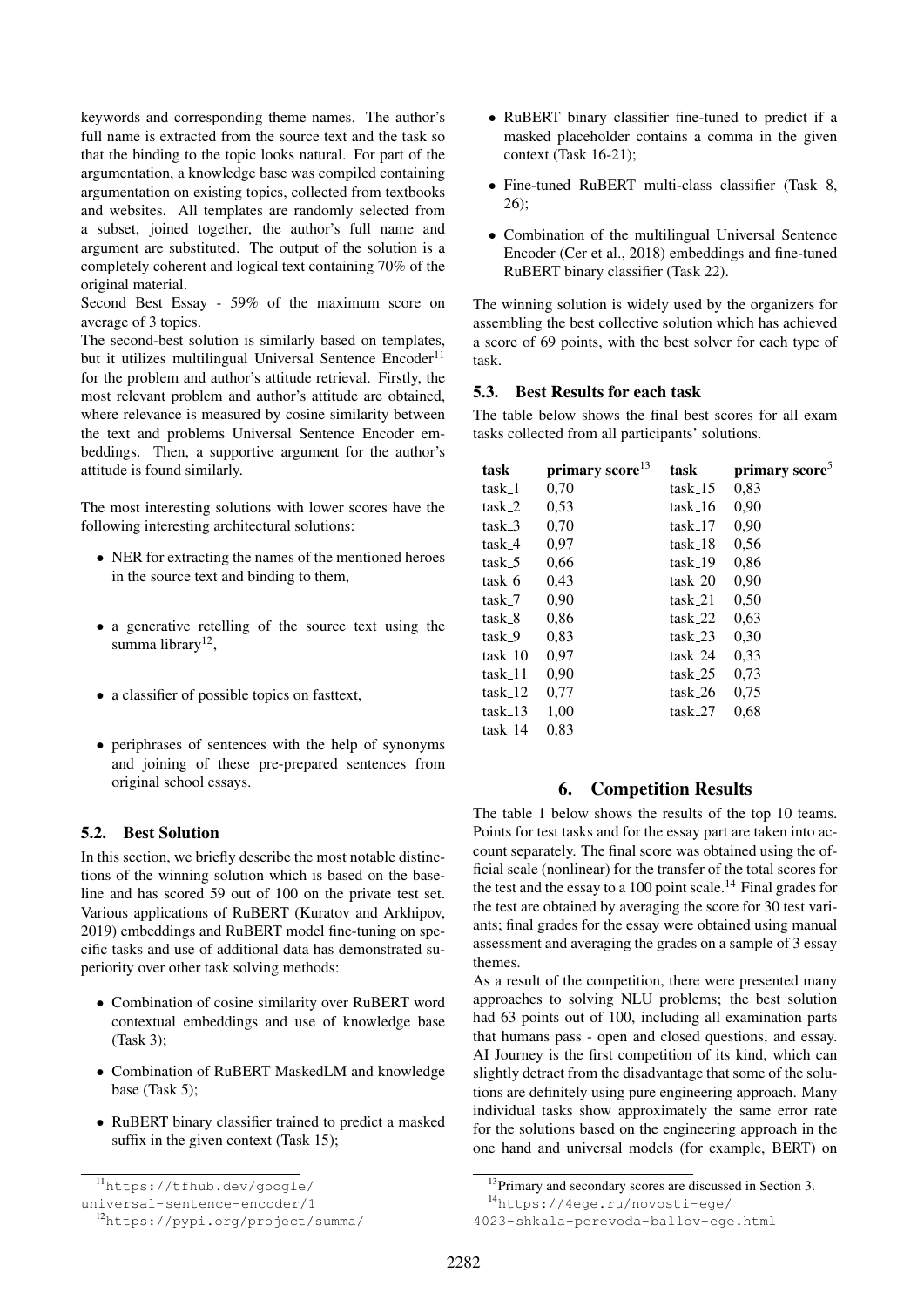| Team name                   | <b>Place</b> | <b>Test Score</b> | <b>Essay Score</b> | Total (max 100) | <b>Number of submissions</b> |
|-----------------------------|--------------|-------------------|--------------------|-----------------|------------------------------|
| qbic                        |              | 0.59              | 0.59               | 59.77           | 48                           |
| <b>Bilbo Bagging</b>        | 2            | 0.61              | 0.53               | 58.47           | 170                          |
| Magic City                  | 3            | 0.43              | 0.68               | 55.63           | 115                          |
| borsden                     | 4            | 0.46              | 0.56               | 53.4            | 74                           |
| Ololosh AI                  | 5            | 0.49              | 0.44               | 50.93           | 150                          |
| nice                        | 6            | 0.37              | 0.58               | 49.7            | 40                           |
| <b>Niw</b>                  | 7            | 0.62              | 0.20               | 49.2            | 111                          |
| stickman                    | 8            | 0.50              | 0.21               | 43.77           | 70                           |
| Orcs                        | 9            | 0.38              | 0.37               | 43.77           | 19                           |
| Lamoda.AI                   | 10           | 0.53              | 0.12               | 42.73           | 206                          |
| Best combined <sup>15</sup> |              | 0.69              | 0.68               | 69              |                              |

Table 1: Top 10 teams from final leader board for the AI Journey competition.

the other hand, but universal solutions are much easier to scale and transfer to tasks of slightly different formulations, which makes them certainly better, although this criterion not evaluated in the competition.

It should be noted that for two months of the competition, participants of various levels, from student teams to industrial companies, showed a high quality of their solutions, moreover, the level of solutions has been gradually rising until the very end of the competition. We now plan to make the leaderboard permanent and support the submissions of new solutions, and welcome participants who want to get the highest score with us.

We hope that the data, baseline and open source solutions will be a new start for the community of scientists and NLPdevelopers, and the resulting technologies will contribute to question-answer systems, knowledge bases, education applications, text writing assistants and so on<sup>16</sup>.

# 7. Discussion

The proposed competition design provides a reusable framework for future competitions and environments for general question answering problems. Containerized format solves multiple common issues in competition organization: reproducible results (Tatman et al., 2018; Likhomanenko et al., 2015), secure environment with hidden test data, high flexibility in tools and approaches used by participants. Proposed data and evaluation format is suitable for many question answering problems including other knowledge domains like natural sciences and computer programming. This format could be easily extended to more sophisticated problems like Visual Question Answering (Gordon et al., 2017) by simple addition of relevant attachment files.

## 8. Bibliographical References

- Bellemare, M. G., Naddaf, Y., Veness, J., and Bowling, M. (2013). The arcade learning environment: An evaluation platform for general agents. *Journal of Artificial Intelligence Research*, 47:253–279.
- Blei, D. M., Ng, A. Y., and Jordan, M. I. (2003). Latent dirichlet allocation. *Journal of machine Learning research*, 3(Jan):993–1022.
- Bojanowski, P., Grave, E., Joulin, A., and Mikolov, T. (2016). Enriching word vectors with subword information. *arXiv preprint arXiv:1607.04606*.
- Caputo, B., Müller, H., Martinez-Gomez, J., Villegas, M., Acar, B., Patricia, N., Marvasti, N., Üsküdarlı, S., Paredes, R., Cazorla, M., et al. (2014). Imageclef 2014: Overview and analysis of the results. In *International Conference of the Cross-Language Evaluation Forum for European Languages*, pages 192–211. Springer.
- Cer, D., Yang, Y., Kong, S.-y., Hua, N., Limtiaco, N., John, R. S., Constant, N., Guajardo-Cespedes, M., Yuan, S., Tar, C., et al. (2018). Universal sentence encoder. *arXiv preprint arXiv:1803.11175*.
- Cheng, G., Zhu, W., Wang, Z., Chen, J., and Qu, Y. (2016). Taking up the gaokao challenge: An information retrieval approach. In *IJCAI*, pages 2479–2485.
- Clark, P., Cowhey, I., Etzioni, O., Khot, T., Sabharwal, A., Schoenick, C., and Tafjord, O. (2018). Think you have solved question answering? try arc, the ai2 reasoning challenge. *arXiv preprint arXiv:1803.05457*.
- Clark, P., Etzioni, O., Khot, T., Mishra, B. D., Richardson, K., Sabharwal, A., Schoenick, C., Tafjord, O., Tandon, N., Bhakthavatsalam, S., et al. (2019). From'f'to'a'on the ny regents science exams: An overview of the aristo project. *arXiv preprint arXiv:1909.01958*.
- Clark, P. (2015). Elementary school science and math tests as a driver for ai: take the aristo challenge! In *Twenty-Seventh IAAI Conference*.
- Devlin, J., Chang, M.-W., Lee, K., and Toutanova, K. (2019). Bert: Pre-training of deep bidirectional transformers for language understanding. In *NAACL-HLT*.
- Fujita, A., Kameda, A., Kawazoe, A., and Miyao, Y. (2014). Overview of todai robot project and evaluation framework of its nlp-based problem solving. *World History*, 36:36.
- Goertzel, B. (2014). Artificial general intelligence: concept, state of the art, and future prospects. *Journal of Artificial General Intelligence*, 5(1):1–48.
- Gordon, D., Kembhavi, A., Rastegari, M., Redmon, J., Fox, D., and Ali, F. (2017). Iqa: Visual question answering in interactive environments. *arXiv preprint arXiv:1712.03316*.
- Guo, S., Zeng, X., He, S., Liu, K., and Zhao, J. (2017). Which is the effective way for gaokao: Information re-

<sup>16</sup>https://github.com/sberbank-ai/combined\_ solution\_aij2019